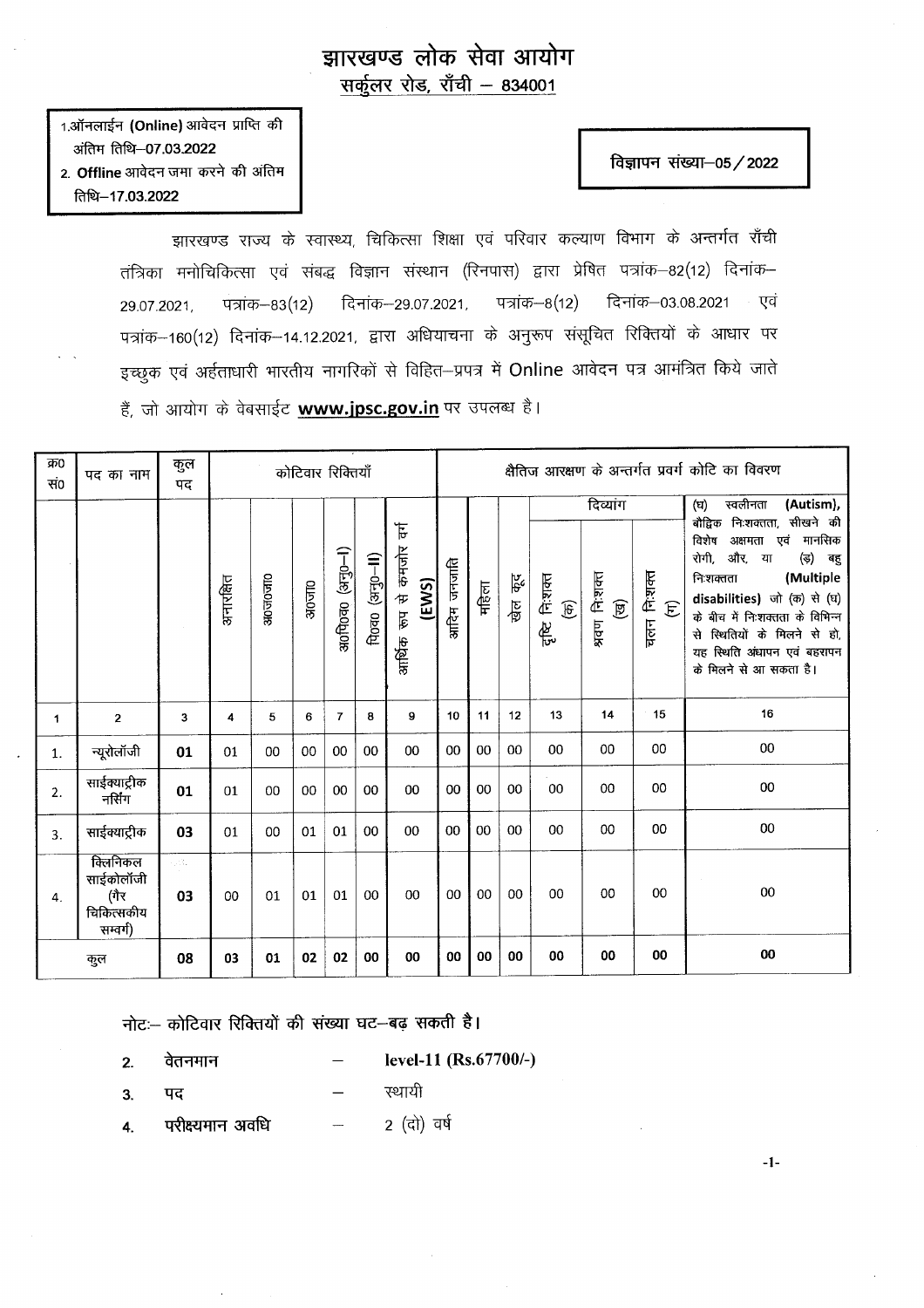| क्र0<br>सं०    | पद                                                  | शैक्षणिक अर्हत्ता                                                                                                                                                                                                                                                                                                                                                                                                                                                                      | अनुभव                                                                                                                                                                                                                                                                                                                                                                                                                                                                                                                                                                                                                                                 |
|----------------|-----------------------------------------------------|----------------------------------------------------------------------------------------------------------------------------------------------------------------------------------------------------------------------------------------------------------------------------------------------------------------------------------------------------------------------------------------------------------------------------------------------------------------------------------------|-------------------------------------------------------------------------------------------------------------------------------------------------------------------------------------------------------------------------------------------------------------------------------------------------------------------------------------------------------------------------------------------------------------------------------------------------------------------------------------------------------------------------------------------------------------------------------------------------------------------------------------------------------|
| $\mathbf{1}$   | Neurology                                           | द्वारा<br>India<br>Council<br>оf<br>Medical<br>से<br>संस्थान<br>permitted/recoginzed<br>डी0एम0 न्यूरोलॉजी।                                                                                                                                                                                                                                                                                                                                                                             | मारतीय चिकित्सा परिषद् एम0सी0आई0 द्वारा<br>संबंधी<br>निर्धारित अनुभव<br>पर<br>समय-समय<br>मापदण्ड मान्य होगा यथा कनिष्ठ रेजीडेंट के<br>रूप में 3 वर्ष और किसी मान्यता प्राप्त /<br>अनुमति प्राप्त मेडिकल कॉलेज में संबंधित<br>विषय में वरिष्ठ रेजीडेंट के रूप में एक वर्ष।                                                                                                                                                                                                                                                                                                                                                                             |
| $\overline{2}$ | Psychiatry                                          | द्वारा<br>India<br>$\circ$ of<br>Council<br>Medical<br>से<br>संस्थान<br>permitted/recognized<br>एम0डी0 / डी0एन0बी0 साईक्याट्री।<br>प्राप्त संस्थान से साईक्याट्रिक<br>मान्यता                                                                                                                                                                                                                                                                                                          | भारतीय चिकित्सा परिषद् एम0सी0आई0 द्वारा<br>संबंधी<br>पर निर्धारित अनुभव<br>समय–समय<br>मापदण्ड मान्य होगा यथा कनिष्ठ रेजीडेंट के<br>रूप में 3 वर्ष और किसी मान्यता प्राप्त /<br>अनुमति प्राप्त मेडिकल कॉलेज में संबंधित<br>विषय में वरिष्ठ रेजीडेंट के रूप में एक वर्ष।<br>मामले<br>ं में.<br>अभ्यर्थी के<br>डीएनबी<br>रेजीडेंट / रजिस्ट्रार / प्रदर्शक / टयूटर के रूप<br>में विषय 3 वर्ष के अध्यापन अनुभव या डीएनबी<br>प्रशिक्षण के दौरान प्राप्त किए गए कार्य अनुभव<br>के अलावा, किसी मान्यता प्राप्त ⁄ अनुमति प्राप्त<br>मेडिकल कॉलेज में संबंधित विषय में वरिष्ठ<br>रेजीडेंट के रूप में एक वर्ष।<br>प्राप्त संस्थान में वांछित शैक्षणिक<br>मान्यता |
| 3              | Psychiatric<br><b>Nurshing</b>                      | नर्सिंग विशेषज्ञता के साथ कम से कम<br>द्वितीय श्रेणी में एम0एस0सी0 नर्सिंग तथा<br>(ii) मान्यता प्राप्त संस्थान से नर्सिंग में<br>पी0एच0डी0 / डी0एस0सी0 डिग्री।                                                                                                                                                                                                                                                                                                                         | योग्यता प्राप्त करने के उपरान्त 3 वर्ष का<br>संबंधित विषय में शिक्षण एवं शोध का अनुभव<br>तथा Indexed/National journals में दो शोध<br>पत्र का प्रकाशन।                                                                                                                                                                                                                                                                                                                                                                                                                                                                                                 |
| 4              | Clinical<br>Psychology<br>(Non<br>Medical<br>Cadre) | (i) University Grant Commission से<br>मान्यता प्राप्त विश्वविद्यालय से संबद्ध<br>क्लिनिकल<br>महाविद्यालय ⁄ संस्थान से<br>साईकोलॉजी अथवा साईकोलॉजी जिसमें<br>से क्लिनिकल साईकोलॉजी का एक पेपर<br>होना, आवश्यक होगा, में कम से कम<br>द्वितीय श्रेणी में एम0ए0 / एम0एस0सी0<br>डिग्री तथा<br>मान्यता प्राप्त विश्वविद्यालय $/$<br>(ii)<br>क्लिनिकल<br>महाविद्यालय ⁄ संस्थान से<br>साईकोलॉजी में पी0एच0डी0 / डी0एस0सी0<br>(Doctor of Philosophy/Doctor<br>$\mathbf{in}$<br>Science) डिग्री। | प्राप्त विश्वविद्यालय $\,$ /महाविद्यालय $\,$ / $\,$<br>मान्यता<br>संस्थान से पी0एच0डी0 / डी0एस0सी0 डिग्री के<br>उपरांत 3 वर्ष का संबंधित विषय में शिक्षण एवं<br>शोध का अनुभव तथा Indexed/ National<br>Journals में दो शोध का प्रकाशन।                                                                                                                                                                                                                                                                                                                                                                                                                 |

 $-2-$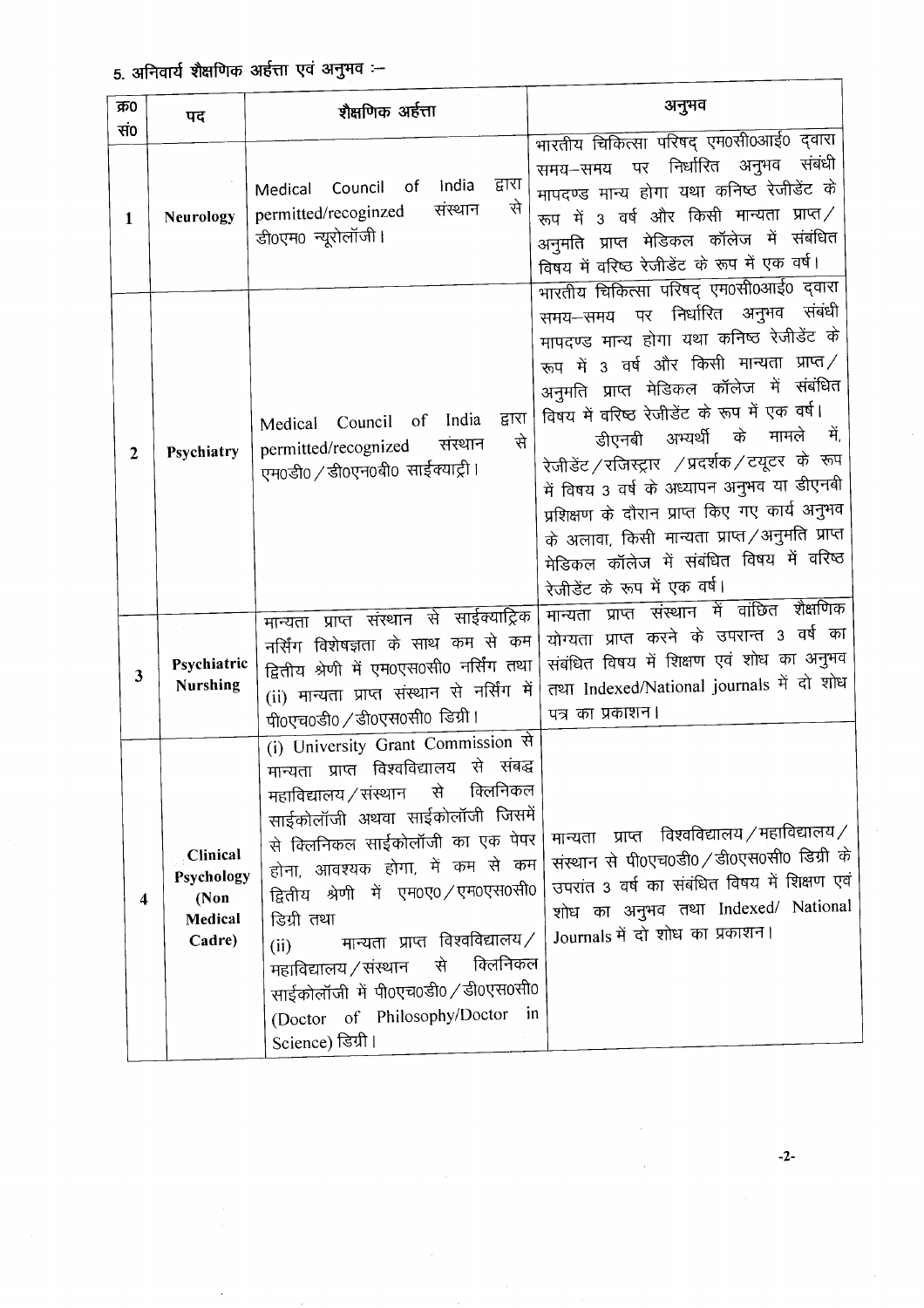## उम्र सीमा :--6.

- $(a)$ न्यूनतम उम्र सीमा 30 वर्ष।  $\leftarrow$
- अधिकतम उम्र सीमा स्वास्थ्य, चिकित्सा शिक्षा एवं परिवार कल्याण विभाग,  $(b)$  $\leftarrow$ झारखण्ड सरकार के अधियाचना एवं नियमावली अनुसार :--

| क्र0         | कोटि                                                | अधिकतम उम्र | दिव्यांग जनों के |  |
|--------------|-----------------------------------------------------|-------------|------------------|--|
| सं०          |                                                     | सीमा        | लिए              |  |
|              | अनारक्षित                                           | 45 वर्ष     | 55 वर्ष          |  |
| $\mathbf{z}$ | पिछड़ा वर्ग /अत्यंत पिछड़ा                          | 47 वर्ष     | 57 वर्ष          |  |
| 3.           | महिला (अनारक्षित / पिछड़ा वर्ग / अत्यंत पिछड़ा      | 48 वर्ष     | 58 वर्ष          |  |
| 4.           | अनुसूचित जाति /अनुसूचित जनजाति<br>(पुरूष एवं महिला) | 50 वर्ष     | 60 वर्ष          |  |

नोट :-(i) झारखण्ड राज्य स्वास्थ्य सेवा संवर्ग में कार्यरत चिकित्सकों के लिए उम्र सीमा का बंधेज नहीं होगा।

(ii) उम्र की गणना 01.01.2021 के आधार पर की जायेगी।

7. (I) Neurology/ Psychiatry & Psychiatric Nurshing पद हेतु चयन की प्रक्रिया :-

झारखण्ड लोक सेवा आयोग, राँची के द्वारा आयोजित साक्षात्कार के माध्यम से किया जायेगा। आयोजित साक्षात्कार में सभी वर्गों के उम्मीदवारों को सफल होने के लिए स्वास्थ्य, चिकित्सा शिक्षा एवं परिवार कल्याण विभाग, की अधिसूचना संख्या-83 (12) दिनांक-06.08.2020 द्वारा अधिसूचित सम्वर्ग नियमावली के अनुसूची 3 (ग) में अंकित कुल पूर्णांक 51 में न्यूनतम 18 अंक लाना आवश्यक होगा। अनुसूची 3 (ग) निम्नवत् है :-

अभ्यर्थियों की तलनात्मक मेधा के निर्धारणार्थ अंकों का निम्नरूपेण मुल्यांकन आवंटित  $(a)$ किया जायेगा।

|                                | 70 <sub>%</sub> | 65%     | 60%   | 55% | 50% |
|--------------------------------|-----------------|---------|-------|-----|-----|
| अभ्यर्थी द्वारा तीन MBBS का    |                 |         |       |     |     |
| प्राप्ताकों का कुल योग %में।   | उपर             | त्त्रपर | त्तपर | सपर | सपर |
| अभ्यर्थी को दिये जाने वाले अंक |                 |         |       |     |     |

- संबंधित विषय में MD/MS/DNB की डिग्री-10 अंक  $(b)$
- पी0एच0डी0.डी0एम0.एम0सी0एच0-10 अंक  $(c)$
- $(d)$ साक्षात्कार–6 अंक
- सरकारी क्षेत्र में कार्यानुभव (प्रतिवर्ष 2 अंक, अधिकतम 10 अंक)-10 अंक  $(e)$
- तीन विश्वविद्यालय एम0बी0बी0एस0 परीक्षाओं में से किसी में प्रत्येक अनुत्तीर्णता के लिए  $(f)$ 1 (एक) अंक घटाया जायेगा। ऐसे अभ्यर्थी, जो तीन से अधिक अवसरों पर इन परीक्षाओं में अनूर्त्तीण हुए हों।
- अधिकतम 10 (दस) अंकों के अधीन रहते हुए, किसी ऑल इंडिया मेडिकल जर्नल, जो  $(g)$ किसी ऑल इंडिया सोसायटी या एसोसिएशन का ऑफिसियल ऑर्गन हो, अथवा किसी विदेशी मेडिकल जर्नल, जो समान राष्ट्रीय या अंतर्राष्ट्रीय सोसायटी या एशोसिएशन का ऑफिसियल आर्गन हो, में प्रत्येक प्रकाशन के लिए 2 (दो) अंक।
- सहायक प्राध्यापक के रूप में नियुक्ति के लिए पात्र होने हेतु किसी अभ्यर्थी को  $(h)$ न्यूनतम 18 (अठारह) अंक प्राप्त करना आवश्यक होगा।

 $-3-$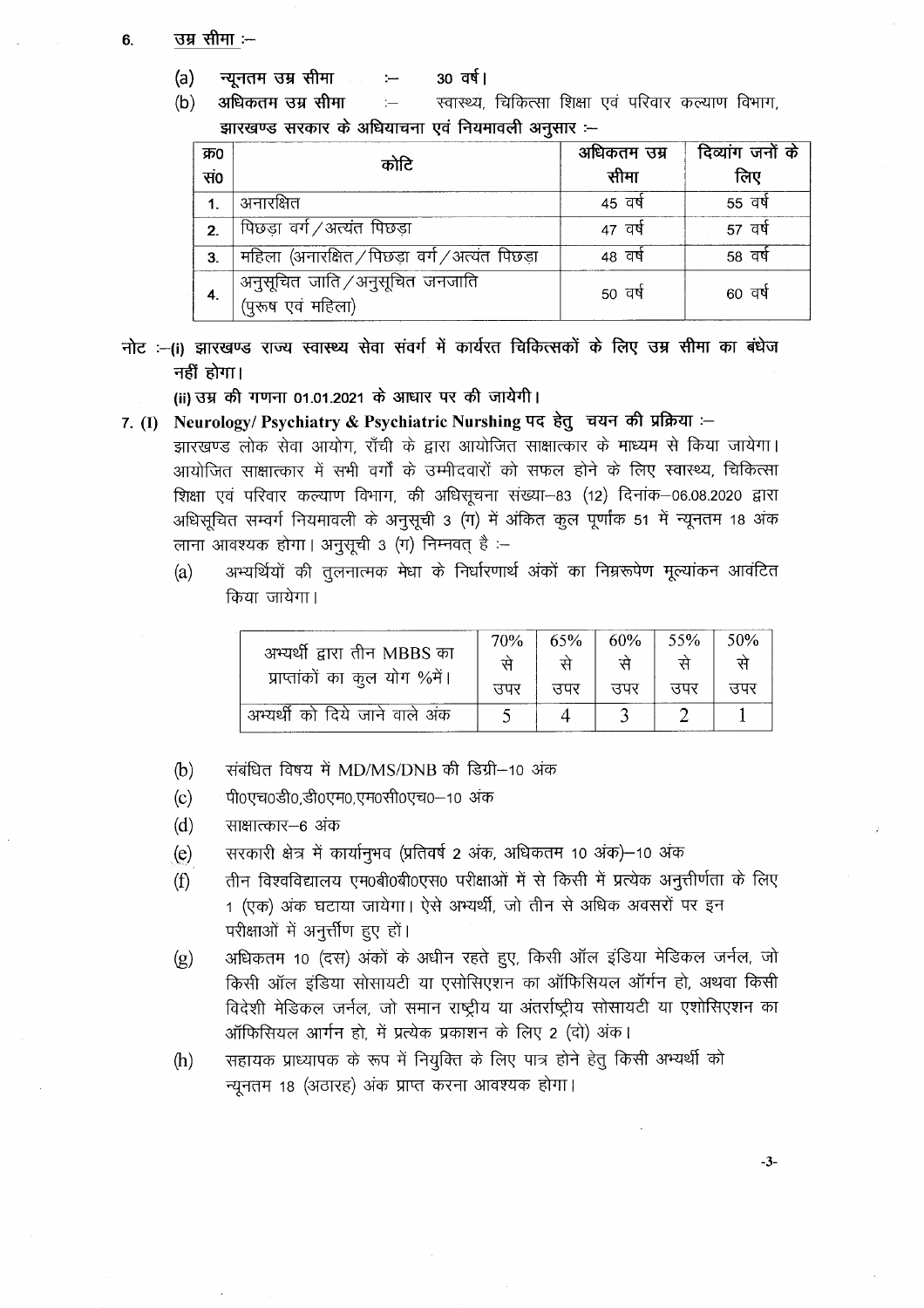Clinical Psychology पद हेतु चयन की प्रक्रिया- झारखण्ड लोक सेवा आयोग, राँची के द्वारा आयोजित साक्षात्कार के माध्यम से किया जायेगा। आयोजित साक्षात्कार में सभी वर्गों के  $(II)$ उम्मीदवारों को सफल होने के लिए पूर्णांक 100 में न्यूनतम 50 अंक लाना आवश्यक होगा। <u>ਾਂਤੀ ਰਿਘਾਰਤ ਜਿਸਰਰ ਬੀਪਾ :--</u>

| age report thank of a      | Maximun Weightage | Table |
|----------------------------|-------------------|-------|
| Examination                |                   |       |
| Matriculation              | 10                |       |
| Intermediate               | 10                | Ш     |
| Graduation                 | 18                | Ш     |
|                            | 22                | IV    |
| Post Graduate              |                   | v     |
| Ph.D/NET/JET               | 15                |       |
| Postph.D Research/Teaching | 05                | V١    |
| Experience                 |                   |       |
| Publications               | 05                | VII   |
| Inrerview                  | 15                |       |
| Total                      | $100\,$           |       |

Note: Conversion of Grade Points to percentage equivalent will be carried out as per the Conversion formula laid down by down by the University concerned. However, where the Universities have not laid down the Conversion formula the determination of marks for the academic merit and weightage shall be established on the basis of Schedule I to IV.

आरक्षण का लाभ :-- आरक्षण का लाभ केवल झारखण्ड राज्य के स्थायी निवासी को ही देय 8. होगा।

जाति प्रमाण-पत्र हेतु विस्तृत निदेश निम्नवत् है:-

- अनुसूचित जनजाति एवं अनुसूचित जाति:- झारखण्ड राज्य के अनुसूचित जाति एवं  $(a)$ जनजाति के उम्मीदवारों को आरक्षण का लाभ कार्मिक, प्रशासनिक सुधार तथा राजभाषा विभाग, झारखण्ड के पत्रांक–1754 दिनांक–25.02.2019 द्वारा निर्धारित विहित प्रपत्र–IV में झारखण्ड राज्य के सक्षम प्राधिकार यथा जिला दण्डाधिकारी ⁄ अपर जिला दण्डाधिकारी / उपायुक्त / अपर उपायुक्त / अपर समाहर्त्ता / प्रथम श्रेणी दण्डाधिकारी / अनुमंडल दण्डाधिकारी ⁄ कार्यपालक दण्डाधिकारी ⁄ सहायक समाहर्त्ता एवं सहायक दण्डाधिकारी / अंचल अधिकारी में से किसी एक पदाधिकारी द्वारा निर्गत जाति प्रमाण-पत्र के आधार पर देय होगा। विहित प्रपत्र आयोग के वेबसाईट www.jpsc.gov.in पर उपलब्ध है।
- अत्यंत पिछड़ा वर्ग-l एवं पिछड़ा वर्ग-ll :- झारखण्ड राज्य के अत्यंत पिछड़ा वर्ग-l एवं  $(b)$ पिछड़ा वर्ग-।। कोटि के उम्मीदवारों को आरक्षण का लाभ कार्मिक, प्रशासनिक सुधार तथा राजभाषा विभाग, झारखण्ड के पत्रांक–1754 दिनांक 25.02.2019 द्वारा निर्धोरित विहित प्रपत्र-11 (क्रीमीलेयर रहित) में प्रमाण पत्र साक्षात्कार हेतु अभिलेख सत्यापन के  $\sqrt{2} \epsilon_{\rm{eff}}$ समय तक झारखण्ड राज्य के संक्षम प्राधिकार द्वारा निर्गत जाति प्रमाण पत्र के आधार पर ही देय होगा। विहित प्रपत्र आयोग के वेबसाईट पर उपलब्ध है।
	- आर्थिक रूप से कमजोर नागरिक वर्ग के लिए:-- कार्मिक, प्रशासनिक सुधार तथा राजभाषा विभाग द्वारा झारखण्ड सरकार की सिविल सेवाओं एवं पदों पर सीधी  $(c)$ नियुक्तियों में आर्थिक रूप से कमजोर वर्ग के लिए देय आरक्षण हेतु निर्गत संकल्प संख्या–1433 दिनांक–15.02.2019 के आलोक में विहित प्रपत्र (परिशिष्ट–1) में साक्षात्कार हेतु अभिलेख सत्यापन के समय तक झारखण्ड राज्य के सक्षम प्राधिकार द्वारा निर्गत प्रमाण पत्र के आधार पर ही देय होगा। विहित प्रपत्र आयोग के वेबसाईट पर उपलब्ध है।
	- नोटः-- कार्मिक, प्रशासनिक सुधार तथा राजमाषा विभाग, झारखण्ड, राँची के संकल्प ज्ञापांक-235 दिनांक-10.10.2019 के आलोक में अन्य राज्य से झारखण्ड राज्य में विवाह के आधार पर आव्रजित महिलाओं को आव्रजित राज्य में आरक्षण का लाभ अनुमान्य नहीं है।

 $-4-$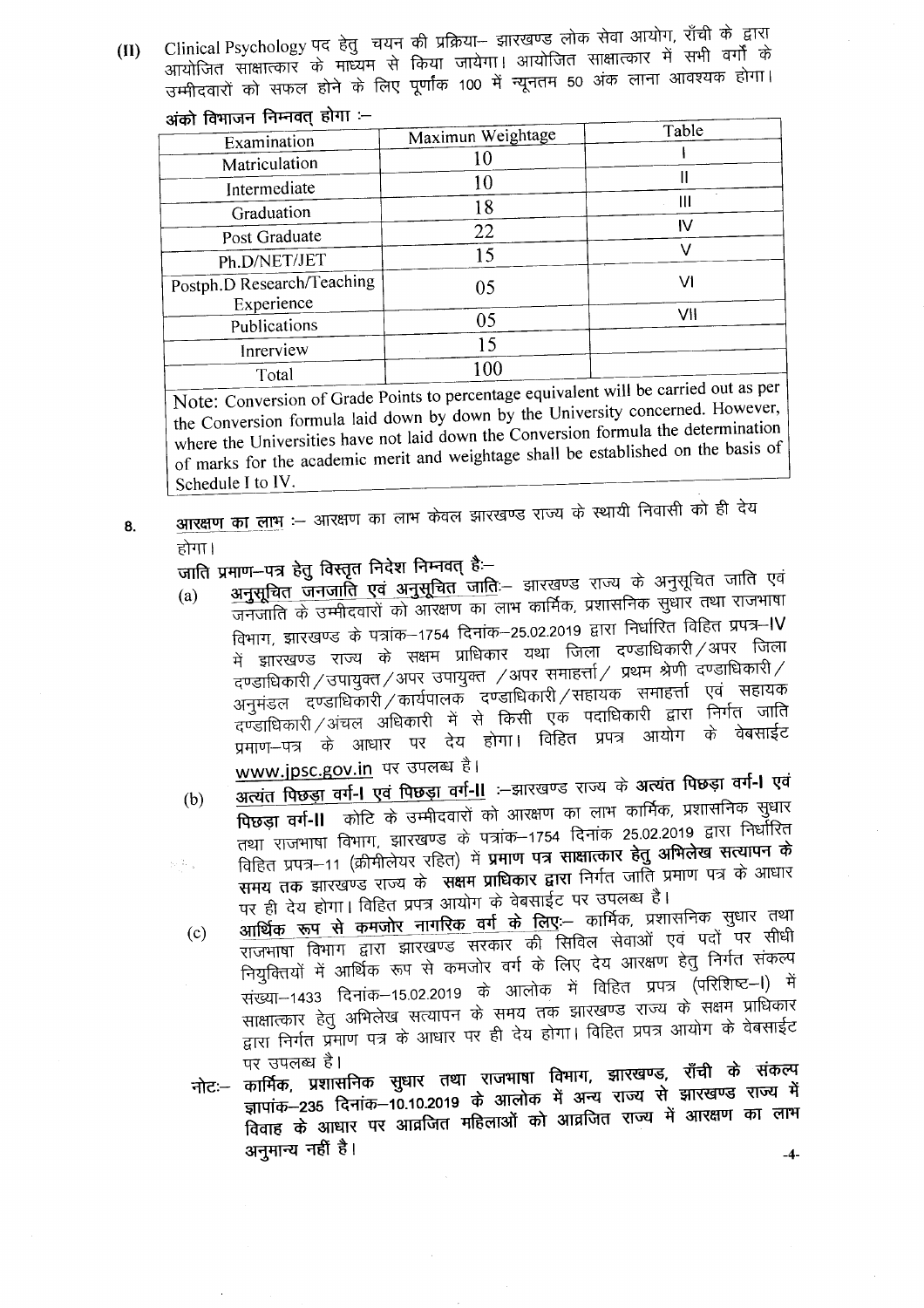- अभ्यर्थी द्वारा ऑनलाईन आवेदन में आरक्षण कोटि से संबंधित किये गये दावे में,  $(d)$ नियुक्ति की प्रक्रिया के बीच सुधार / बदलाव नहीं किया जा सकता है।
- जाँति प्रमाण पत्र की मल प्रति साक्षात्कार के पर्व अभिलेख सत्यापन प्रक्रिया के दौरान  $(e)$ प्रस्तुत करना अनिवार्य होगा अन्यथा आरक्षण का लाभ देय नही होगा।
- विभिन्न सेवाओं एवं पदों में दिव्यांग कोटे के अन्तर्गत कार्मिक, प्रशासनिक सुधार तथा  $(f)$ राजभाषा विभाग के संकल्प संख्या–2249 दिनांक–03.04.2018 के आलोक में आरक्षण के लिए ऐसे उम्मीदवार पात्र होंगे जो कम से कम 40 प्रतिशत संगत निःशक्तता से ग्रस्त हों। आरक्षण के लाभ के लिए उन्हें सक्षम मेडिकल बोर्ड एवं मुख्य चिकित्सा पदाधिकारी / चिकित्सा अधीक्षक द्वारा प्रतिहस्ताक्षरित निःशक्तता प्रमाण पत्र के आधार पर ही आरक्षण की सुविधा अनुमान्य होगी। संबंधित संकल्प एवं विहित प्रपत्र आयोग के वेबसाईट www.jpsc.gov.in पर उपलब्ध है।
- खेलकूद कोटा के अन्तर्गत आरक्षण के दावे की स्थिति में कला, संस्कृति, खेलकूद एवं  $(g)$ युवा कार्य विभाग, झारखण्ड सरकार के ज्ञापांक-1709 दिनांक-12.09.2007 द्वारा श्रेणी–।। के पदों पर सीधी नियुक्ति हेतु निर्धारित निम्न मानक के अनुसार अनुमान्य होगा :—

| प्रतियोगिता का स्तर                                                                                             | उपलब्धि       |
|-----------------------------------------------------------------------------------------------------------------|---------------|
| ्अन्तर्राष्ट्रीय ओलम्पिक कमिटी अथवा उनसे संबंधित<br>फेडरेशनों द्वारा आयोजित प्रतियोगिता।                        | मेडल          |
| (ii) भारतीय ओलम्पिक संघ अथवा उससे सम्बद्ध फेडरेशनों द्वारा<br>आयोजित राष्ट्रीय चैम्पियनशीप स्तर की प्रतियोगिता। | प्रथम स्थान   |
| (iii) राष्ट्रीय स्तर की प्रतियोगिता।                                                                            | विश्व रिकार्ड |

## (क) कदाचार (Misconduct) एवं इसके दुष्परिणाम :-9.

Candidates are warned that they should not furnish any particulars that are false or suppress any material information in filling up the application form. Candidates are also warned that they should in no case correct or alter or otherwise tamper with any entry in a document or its attested/certified copy submitted by them nor should they submit a tampered/fabricated document. If there is any inaccuracy or any discrepancy between two or more such documents or their attested/certified copies, an explanation regarding this discrepancy should be submitted. A candidate who is or has been declared to be guilty of :

- Obtaining support of his/her candidature by any means, or  $(a)$
- $(b)$ Impersonating, or
- Procuring impersonation by any person, or  $(c)$
- Submitting fabricated documents or documents which have been tampered  $(d)$ with, or
- Making statements which are incorrect or false or suppressing material  $(e)$ information, or
- Resorting to any other irregular or improper means in connection with his/her  $(f)$ candidature for the selection, or
- Using unfair means during the test, or  $(g)$
- Writing irrelevant matter including obscene language or pornographic matter,  $(h)$ sketch, in the script (s), or
- $(i)$ Misbehaving in any other manner in the examination hall, or
- Harassing or doing bodily harm to the staff employed for the conduct of their  $(i)$ test, or
- Bringing mobile phone/communication device in the examination Hall/interview  $(k)$ room.
- attempting to commit or, as the case may be, abetting the Commission of all or  $(1)$ any of the acts specified in the forgoing clauses may, in addition to rendering himself/herself liable to criminal prosecution be liable:
	- to be disqualified from selection, for which he/she is a candidate, and/or  $(i)$
	- to be debarred either permanently or for a specified period:- $(ii)$
	- Canvassing in any form will disqualify a candidate.  $(iii)$

 $-5-$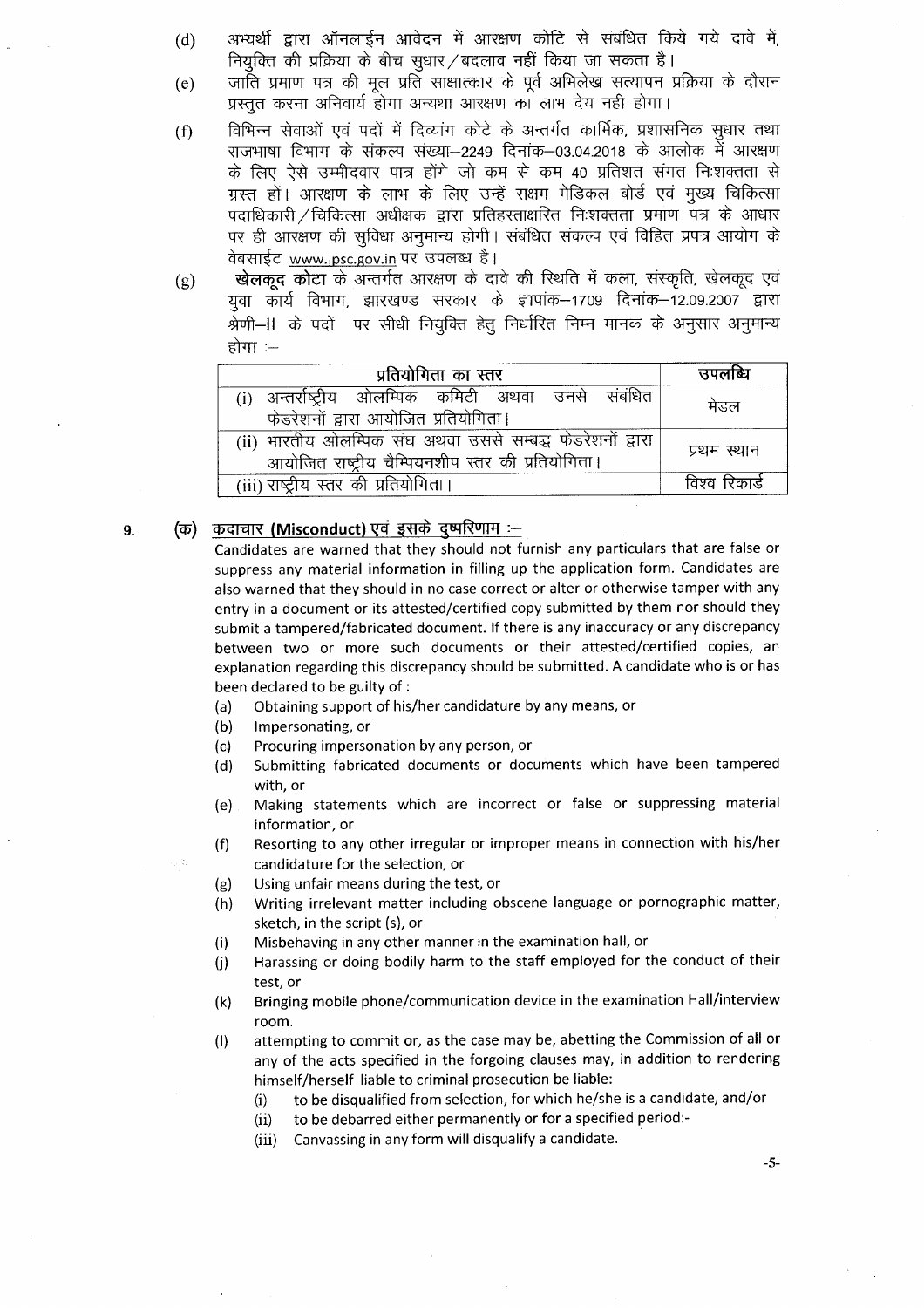कदाचार के लिए कार्यवाही :-(ख)

ऊपर वर्णित कदाचार के मामलों में दोषी पाये गऐ अभ्यर्थियों की अभ्यर्थिता किसी भी stage में समाप्त की जा सकेगी। जिसका निर्णय आयोग द्वारा किया जायेगा।

पूर्व के कदाचार का प्रभाव :- $(T)$ 

रें<br>वैसे अभ्यर्थी परीक्षा में शामिल होने के हकदार नहीं होंगे, जिन्हें संघ लोक सेवा आयोग अथवा किसी राज्य लोक सेवा आयोग द्वारा कदाचार या अन्य किसी मामले में परीक्षा से वंचित कर देने का आदेश पारित किया गया है। उम्मीदवारों के परीक्षा में बैठने की पात्रता अपात्रता के बिन्दु पर आयोग का निर्णय अंतिम होगा।

- परीक्षा शुल्क :- $10.$ 
	- परीक्षा शुल्क क्रेडिट कार्ड/डेविट कार्ड/इंटरनेट बैंकिंग/चालान के माध्यम से SBI (a) Collect पर स्वीकार किये जायेंगे जिससे संबंधित सूचना आयोग के वेबसाइट www.jpsc.gov.in पर उपलब्ध है।
	- अनारक्षित, अत्यंत पिछड़ा वर्ग (अनुसूची–I) एवं पिछड़ा वर्ग (अनुसूची–II) एवं आर्थिक  $(b)$ रूप से कमजोर नागरिकों का वर्ग (EWS) श्रेणी के अभ्यर्थियों के लिए परीक्षा शुल्क रू0–600 (छ: सौ) + बैंक चार्ज मात्र है।
	- प**रीक्षा शुल्क में छूट** झारखण्ड राज्य के अनुसूचित जनजाति, आदिम जनजाति  $(c)$ सहित/अनुसूचित जाति के अभ्यर्थियों के लिये परीक्षा शुल्क रू0-150**/-(एक सौ** पचास) + बैंक चार्ज मात्र है। झारखण्ड राज्य के अनुसूचित जनजाति / अनुसूचित जाति कोटि से भिन्न अभ्यर्थियों द्वारा रियायती दर पर परीक्षा शुल्क जमा किये जाने की स्थिति में उनके आवेदन पत्र को रद्द करते हुए उनकी अभ्यर्थिता समाप्त कर दी जायेगी एवं बिना परीक्षा शुल्क भुगतान किये आवेदन पत्र स्वीकार नहीं होंगे और वे रद्द किये जायेंगे। परीक्षा शुल्क अप्रतिदेय (Non Refundable) होगा।
	- दिव्यांग अभ्यर्थियों (कम से कम 40 प्रतिशत संगत निःशक्तता) को परीक्षा शुल्क में पूर्ण  $(d)$ छूट अनुमान्य है।
	- आ<u>वेदन पत्र भरने हेतु आवश्यक शर्त एवं निर्देश</u> :–  $11.$ 
		- Online आवेदन के साथ किसी तरह का प्रमाण पत्र संलग्न नहीं करना है।  $(a)$
		- Jharkhand Public Service Commission के वेबसाइट www.jpsc.gov.in  $(b)$ पर Online Application System के माध्यम से आवेदन स्वीकार किया जाएगा।
		- अभ्यर्थी के द्वारा स्वयं ऑनलाईन आवेदन भरा जायेगा। इसमें किसी प्रकार की गलत  $(c)$ सूचना दर्ज करने, सूचना छूट जाने या आंशिक सूचना दर्ज करने पर इसके लिए अभ्यर्थी स्वयं जवाबदेह होंगे। गलत या अर्धसत्य सूचना पाये जाने पर अभ्यर्थिता पर अंतिम रूप से निर्णय लेने का अधिकार आयोग के पास सुरक्षित रहेगा।
		- ऑनलाईन आवेदन में अंकित E-mail Id, Mobile Number तथा प्राप्त User  $(d)$ Id एवं Password को सुरक्षित रखना आवेदक की जिम्मेवारी होगी। इसे वे अंतिम परीक्षाफल प्रकाशन तक सुरक्षित रखेंगे। अभ्यर्थी ऑनलाईन भरने के क्रम में अपने ही कार्यरत Mobile Number, E-mail Id अंकित करेंगे। किसी भी परिस्थिति में किसी अन्य व्यक्ति का Mobile Number, E-mail Id अंकित नहीं करेंगे।
		- इन्टरनेट या बैंकिंग व्यवधान के लिए आयोग उत्तरदायी नहीं होगा। अतः अभ्यर्थी  $(e)$ आखिरी समय का इंतजार नहीं करेंगे एवं उसके पूर्व ही सभी प्रक्रिया पूरी कर लेंगे।
		- ऑनलाईन भुगतान में किसी प्रकार का इन्टरनेट व्यवधान/गलत भुगतान/असफल  $(f)$ भुगतान Unsuccessul Payment/Transaction Status Failure के लिए आयोग उत्तरदायी नहीं होगा। अभ्यर्थी को सुधार हेतु अतिरिक्त समय नहीं दिया जायेगा।

 $-6-$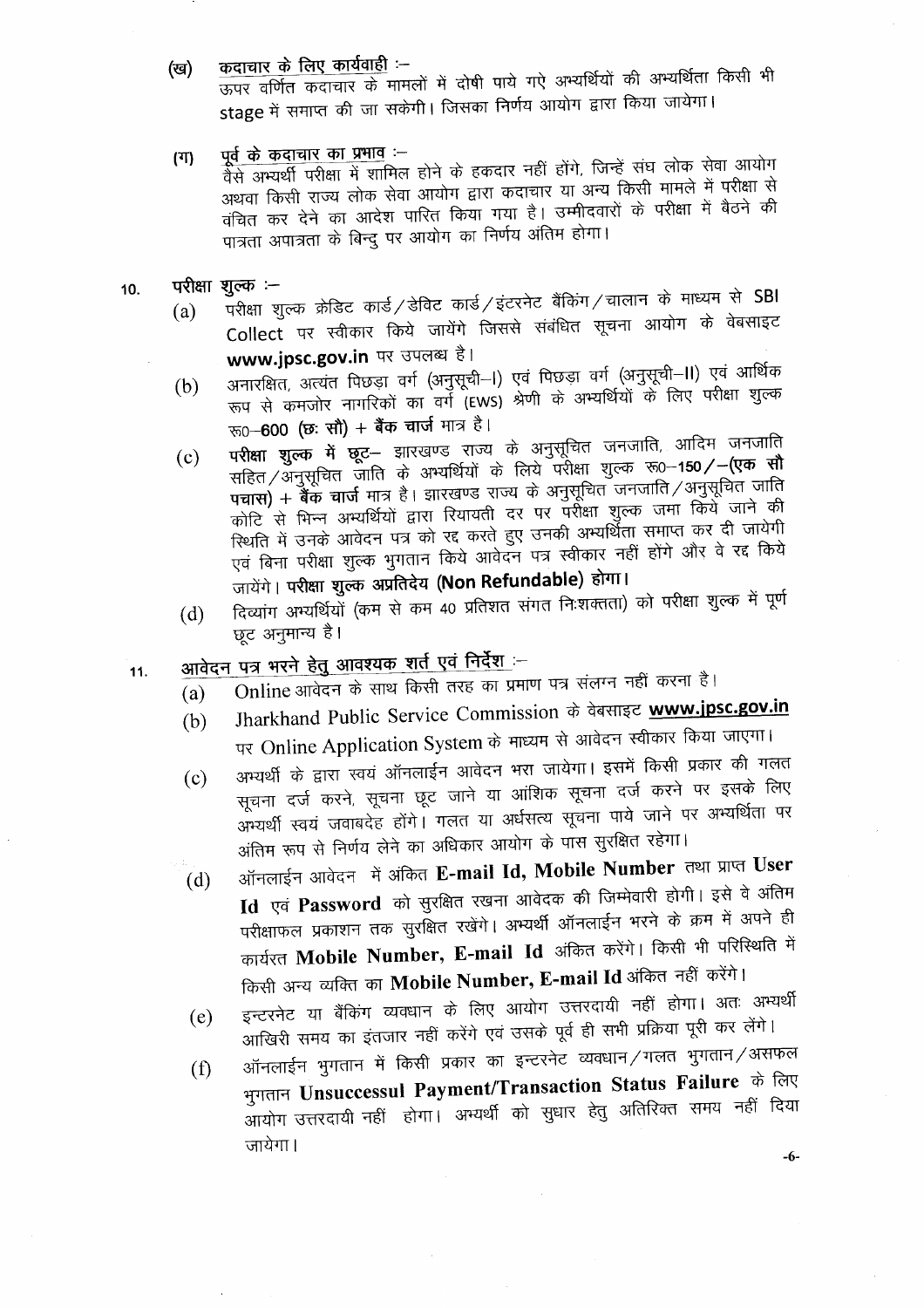अभ्यर्थी अंतिम रूप से भरे गये ऑनलाईन आवेदन को Submit करने के बाद उसी  $(g)$ समय पुनः Login कर डैशबोर्ड पर उपलब्ध "Download Filled Application Section" से भरा हुआ आवेदन डाउनलोड कर उसकी दो प्रति निश्चित रूप से प्रिन्ट करेंगे। विज्ञापन से संबंधित एवं आवेदन में वर्णित सभी प्रमाण-पत्र/कागजात, परीक्षा शुल्क भुगतान की बैंक रसीद की प्रति अवश्य सुरक्षित रखेंगे। आयोग द्वारा साक्षात्कार के समय या किसी भी समय मांगे जाने पर अभ्यर्थी को उक्त हार्ड कॉपी एवं सभी संबंधित प्रमाण-पत्र निश्चित रूप से प्रस्तुत करना होगा।

- आवेदन प्रपत्र में वर्णित सभी प्रमाण--पत्र, शैक्षणिक योग्यता संबंधी प्रमाण पत्र, अंक पत्र  $(h)$ साक्षात्कार के समय मूल रूप से प्रस्तुत करना अनिवार्य होगा। उक्त निर्देश का अनुपालन नहीं करने वाले अभ्यर्थियों की अर्हत्ता के संबंध में निर्णय लेने हेतु आयोग स्वतंत्र होगा।
- आवेदक यह सुनिश्चित करेंगे कि सभी वांछित प्रमाण–पत्र मूल रूप में उनके पास  $(i)$ आवेदन भरते समय उपलब्ध है।
- Online Application में अभ्यर्थी द्वारा दी गई सूचना के आधार पर उनकी अभ्यर्थिता  $(i)$ सुनिश्चित की जायेगी। अभ्यर्थी Online Application भली-भाँति विज्ञापन में निहित प्रावधान एवं निर्देश के अनुसार ही भरें। एक बार Online Application में की गयी प्रविष्टि (Entry) के बाद उसमें किसी भी तरह के परिवर्त्तन का अनुरोध आवेदन प्राप्ति की अंतिम तिथि के पश्चात स्वीकार्य नहीं होगा।
- ऑनलाइन (Online) आवेदन प्रपत्र भरने के पूर्व "How to apply" (आवेदन कैसे  $(k)$ करें) आयोग के वेबसाइट www.jpsc.gov.in पर अवश्य पढें। विज्ञापन संबंधी जानकारी के लिए आयोग के Help Line No.-+919431301636 पर आवेदन जमा करने की अंतिम तिथि तक कार्य दिवस में सुबह–10.00 बजे से शाम 05:00 बजे तक संपर्क किया जा सकता है।
- ऑनलाइन आवेदन भरने में कोई असुविधा होने पर आयोग के निम्नलिखित  $(1)$ Technical Help Line No. पर कार्य दिवस में सुबह 10:00 बजे से शाम 05:00 बजे तक संपर्क किया जा सकता है: - 1. +919431301636 2. +919431301419
- $(m)$ परीक्षा शुल्क जमा करने के संबंध में किसी तरह की जानकारी के लिए Payment Helpline No. - 9431301419 पर संपर्क किया जा सकता है।
- आवेदक सरकारी सेवा में होने की स्थिति में नियंत्री पदाधिकारी द्वारा निर्गत अनापत्ति  $(n)$ प्रमाण पत्र की विवरणी Online Application में प्रविष्ट करेंगे।
- Online Application System के द्वारा वांछित स्थान पर अभ्यर्थी अपना स्पष्ट  $\left($ o $\right)$ रंगीन (पासपोर्ट साईज) फोटोग्राफ एवं हस्ताक्षर स्कैन कर अपलोड करना सुनिश्चित करेंगे। निर्धारित स्थान पर फोटोग्राफ एवं हस्ताक्षर अपलोड नहीं रहने पर आवेदक की अभ्यर्थिता रद्द कर दी जायेगी।
- आवेदन पत्र पर हस्ताक्षर को छोड़कर अंग्रेजी के बड़े अक्षरों (BLOCK LETTERS) में  $(p)$ ही आवेदन पत्र भरा होना चाहिए।
- आवेदक अपने नाम, पिता के नाम की वर्त्तनी (Spelling) वही लिखेंगे, जो मैट्रिक के  $(q)$ सर्टिफिकेट /अंक-पत्र में अंकित है।
- जन्म तिथि–आवेदक के मैटिक प्रमाण पत्र /अंक पत्र में, जो उनकी जन्म तिथि अंकित  $(r)$ यथा तिथि, महीना और वर्ष है वही आवेदन पत्र के यथा निर्धारित स्थान पर भरें।
- अभ्यर्थी ऑनलाईन आवेदन की मुद्रित स्वहस्ताक्षरित प्रति कंडिका-11 (t) के अनुसार  $(s)$ सभी वांछित प्रमाण पत्रों की स्व—अभिप्रमाणित पठनीय प्रति आयोग कार्यालय के पते "परीक्षा नियंत्रक, झारखण्ड लोक सेवा आयोग, सर्कूलर रोड, राँची, 834001" पर निर्धारित तिथि तक जमा करना सुनिश्चित करेंगे। Hard Copy लिफाफे के उपर विज्ञापन संख्या-05/2022 तथा पद का नाम मोटे (Bold) अक्षरों में अंकित किया जाना अनिवार्य है।

 $-7-$